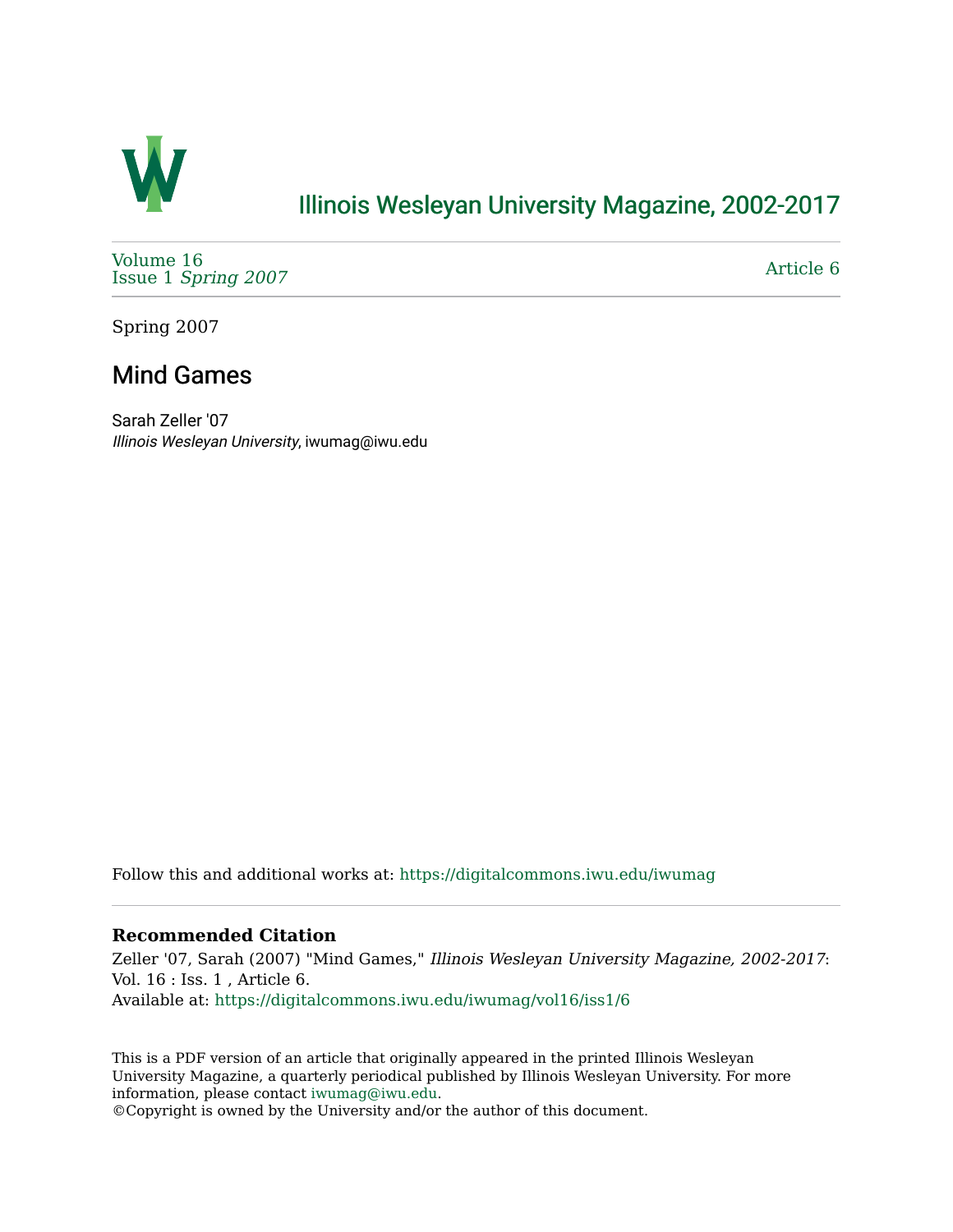# Mind Games

#### **Mentalist Chris Carter '87 is out to mess with your brains.**

**Story by Sarah Zeller '07 Photos by Marc Featherly**



**Carter and Colleen Caplice '09 celebrate the results of her spoonbending efforts.** 

table, or I'll know right away."

A few hours before his show at the Hansen Student Center, Chris Carter '87 is already at work. After baffling the dinner crowd in the Bertholf Commons, he now catches the attention of a group of female friends finishing their burgers and fries in Tommy's, the lower-level eatery inside Hansen.

"Write down the name of someone you know," he instructs one of the women, handing her a piece of paper. Carter turns away and tightly shuts his eyes. "But make sure it isn't someone sitting at this

After she's folded up the name, Carter turns back and begins a barrage of questions: Is the name on the paper that of a male or female? Is it a friend? Does she attend school here?

Finally, Carter smiles. "Next time you talk to Ellen," he says, as the students at the table react in shock, "tell her I read your mind."

It was exactly for performing such feats that Carter was named *Campus Activities Magazine*'s "Performing Arts Entertainer of the Year" in 2005. It's the same reason he was invited to perform at the Hansen Student Center — his second such appearance — in conjunction with the center's fifth-anniversary celebration in January. Carter now performs about 230 shows a year, most of them at colleges, making him perhaps the busiest college entertainer in America. He has performed in all 50 states, with upcoming shows in Alaska and Puerto Rico. "I'm just a big pingpong ball," he jokes.

Besides his apparent mind-reading abilities, Carter's shows include his mastery of magic and hypnosis. "I've taken a wide variety of skills and mixed them up," he says. "Most of what I do, I invented."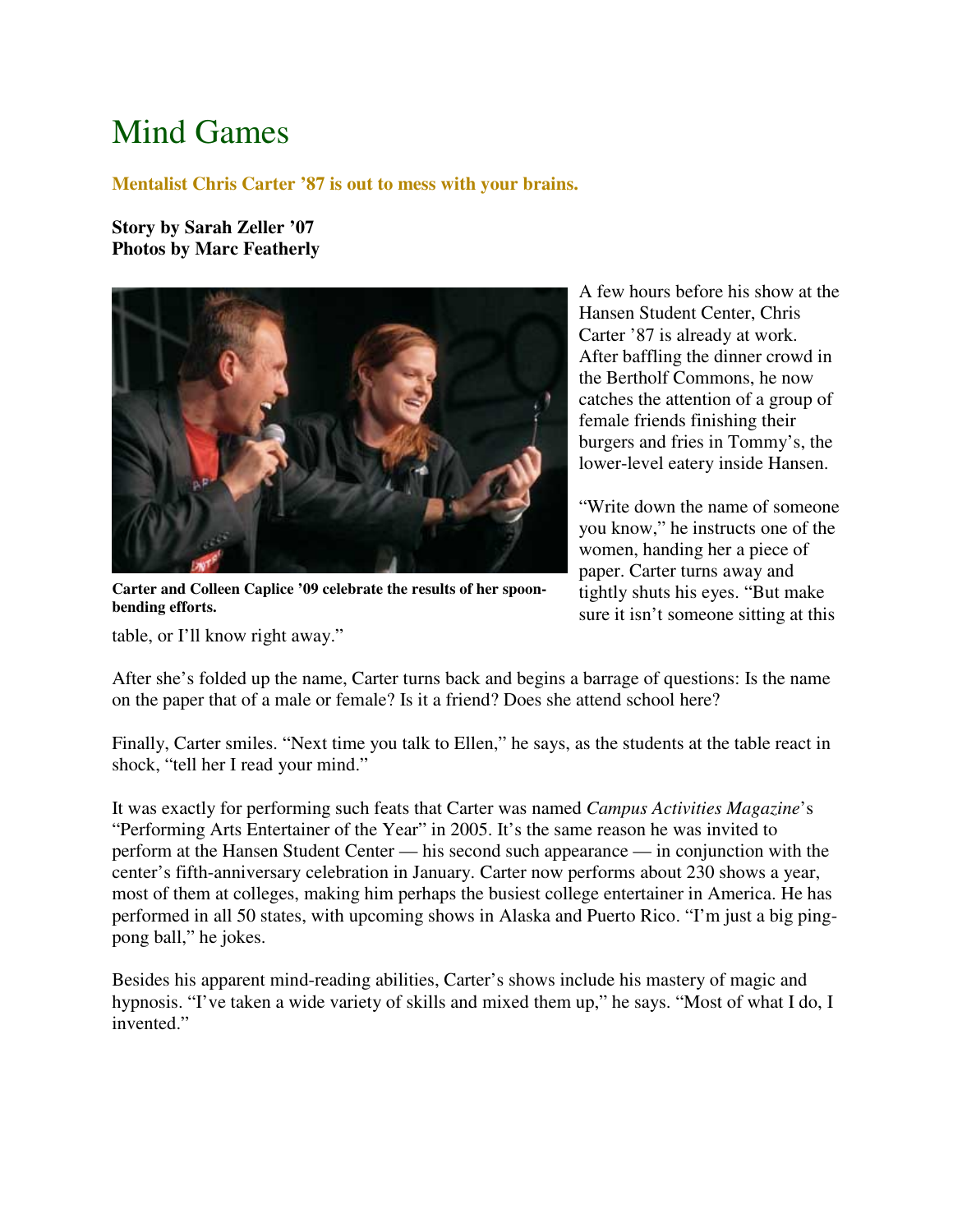Carter does not claim his powers come from ESP or other psychic abilities. Instead, he calls himself a mentalist. "It's a very oldfashioned term," he says. "I use it because it conveys that what I do has to do with mind stuff."

His interest in mind reading and magic began at as a child. As he watched his uncle playing poker with his friends, Carter realized that he could tell when a man was bluffing. With more practice and the help of a book about body language his mother bought him, Carter learned to guess what cards each person was holding. When he began showing people this trick, "the reaction was more powerful" than he had ever experienced with traditional magic tricks.



**After donning a blindfold and duct tape, Carter accurately names objects that students randomly pull from their pockets.** 

"From that point on," he says, "I pretty much knew what I wanted to do."

Carter, who grew up in Springfield, Ill., came to Illinois Wesleyan intending to be a psychology major but later switched to theatre and business, knowing both majors would be helpful in his future career. Carter also honed his skills as a hypnotist at IWU.

He spent four more years in graduate school studying theatre, but left before completing his dissertation to devote himself to the task of becoming a full-time mentalist. Carter's first two years — performing at private parties and small corporate events in the Chicago area — were lean. But when he discovered the college market, "I knew that I had found a home for my performing," he says.

After several years focused on the college market, Carter has begun adding corporate events back into his busy schedule. While custom-tailoring each show to suit the needs of specific clients, Carter's basic message at those events is to encourage people to imagine beyond the boundaries of what they are accustomed to think is possible.

For college students who tend to be less stuck in such mental ruts, Carter has a simpler goal: "I just want to freak them out," he says.